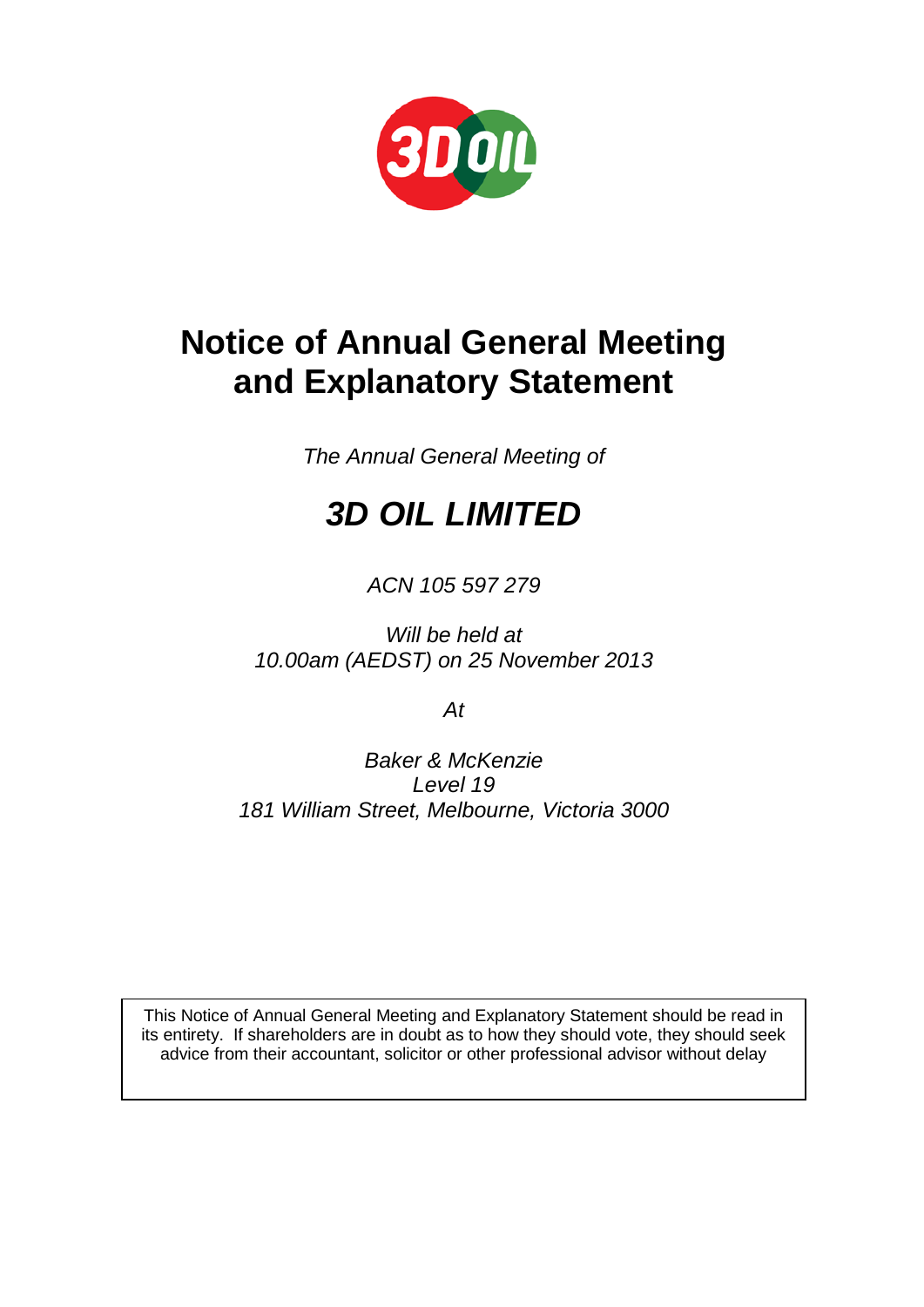# **3D OIL LIMITED**

**ACN 105 597 279**

**Registered office: Level 5, 164 Flinders Lane, Melbourne, Victoria 3000**

## **NOTICE OF ANNUAL GENERAL MEETING**

**Notice is given that the Annual General Meeting of Members of 3D Oil Limited (the "Company") will be held at the offices of Baker & McKenzie, Level 19, 181 William Street, Melbourne, Victoria at 10.00am (AEDST) on Monday, 25 November 2013.**

# **AGENDA**

The Explanatory Statement and proxy form which accompany and form part of this Notice, describe in more detail the matters to be considered. Please consider this Notice, the Explanatory Statement and the proxy form in their entirety.

#### **ORDINARY BUSINESS**

#### **Receipt and consideration of Accounts & Reports**

To receive and consider the financial report of the Company and the related reports of the Directors (including the Remuneration Report) and auditors for the year ended 30 June 2013.

*Note: Except for as set out in Resolution 1, there is no requirement for shareholders to approve these reports. Accordingly no resolution will be put to shareholders on this item of business.*

#### **Resolution 1: Adoption of Remuneration Report**

To consider and, if thought fit, to pass the following resolution as an ordinary resolution:

*"That for the purpose of section 250R(2) of the Corporations Act 2001 and for all other purposes, the Remuneration Report (included in the Directors' report) for the financial year ended 30 June 2013 be adopted."*

#### *Voting Exclusion*

*A vote in respect of Resolution 1 must not be cast (in any capacity) by or on behalf of any of the following persons:*

- (a) *a member of the Key Management Personnel whose remuneration details are included in the Remuneration Report; or*
- (b) *a Closely Related Party of such member.*

*However, a person described above may cast a vote on Resolution 1 as proxy if the vote is not cast on behalf of a person described in subparagraphs (a) or (b) above and either:* 

- (c) *the person does so as a proxy appointed by writing that specifies how the proxy is to vote on Resolution 1; or*
- (d) *the person is the Chairman and the appointment of the Chairman as proxy:* 
	- i. *does not specify the way the proxy is to vote on Resolution1; and* 
		- ii. *expressly authorises the Chairman to exercise the proxy even if Resolution 1 is connected directly or indirectly with the remuneration of the Key Management Personnel.*

*Notes: Any undirected proxies held by Directors or other Key Management Personnel or their closely related*  parties for the purposes of Resolution 1 (excluding the Chairman) will not be voted on Resolution 1. *Accordingly, if you intend to appoint a member of Key Management Personnel as your proxy, please ensure that you direct them how to vote. If you intend to appoint the Chairman of the meeting as your proxy, you can direct him to vote by either marking the box for Resolution 1. By marking the Chairman's box on the proxy form you acknowledge that the Chairman of the meeting will vote in favour of this item of business as your proxy. The Chairman will vote undirected proxies in favour of Resolution 1.*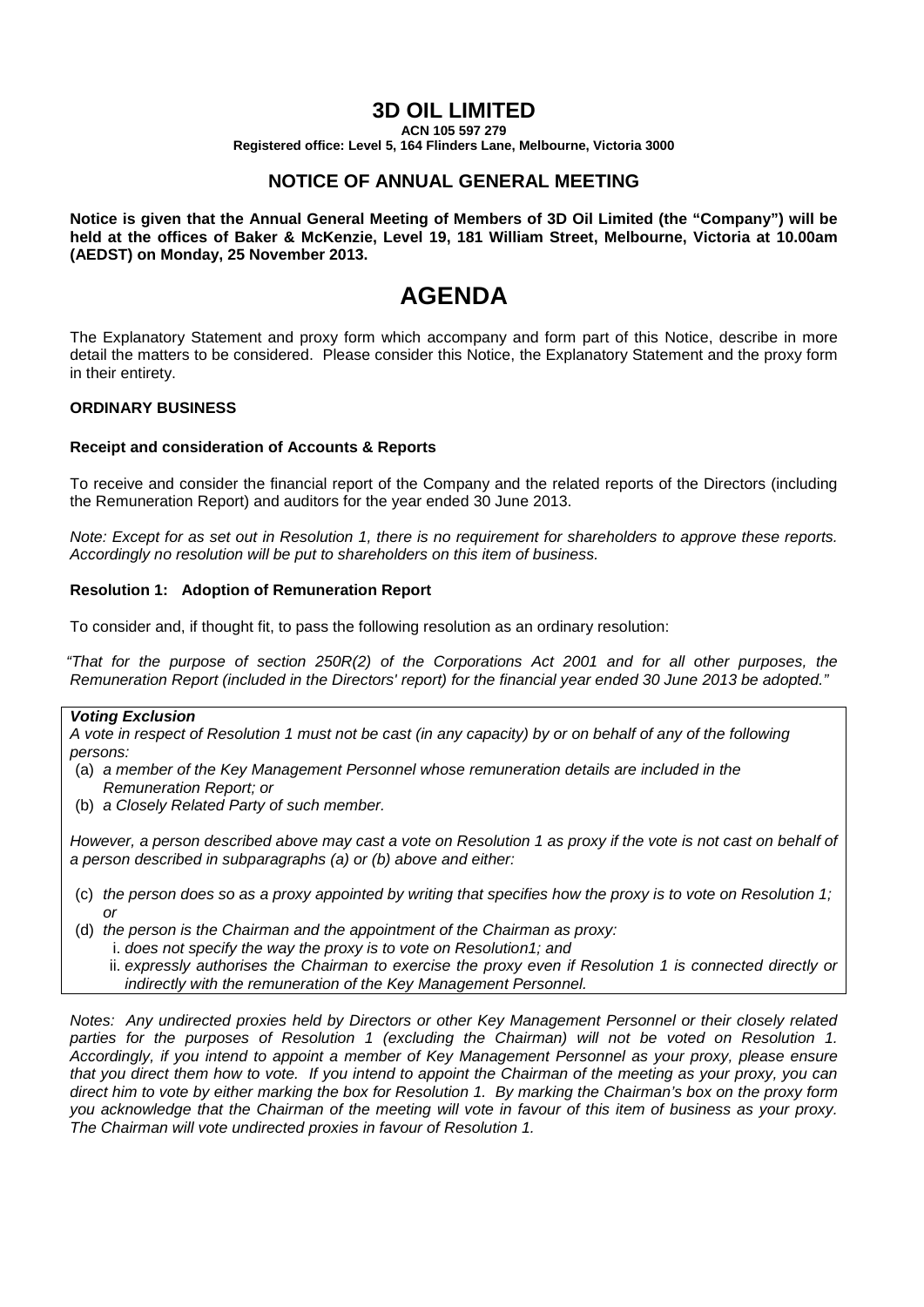#### **Resolution 2: Re-election of Mr Campbell Horsfall**

To consider and, if thought fit, pass the following resolution as an ordinary resolution:

*"That Mr Campbell Horsfall, who retires by rotation as a non-executive Director in accordance with the Constitution of the Company and being eligible for re-election, be re-elected as a non-executive Director of the Company."*

*Notes: The non-candidate directors unanimously support the re-election of Mr Campbell Horsfall. The Chairman of the meeting intends to vote undirected proxies in favour of Mr Campbell Horsfall's re-election.*

#### **Resolution 3: Approval of Employee Share Option Plan**

To consider and, if thought fit, to pass the following resolution as an ordinary resolution:

"*That for the purposes of ASX Listing Rule 7.2 exception 9(b), and for all other purposes, approval is given for the establishment of the 3D Oil Ltd Employee Share Option Plan and the issue of securities under that Plan on the terms and conditions as described in the Explanatory Statement accompanying this Notice of Meeting.*"

#### *Voting Exclusion*

*The Company will disregard any votes cast on this resolution by the directors (other than a director who is ineligible to participate in any employee incentive scheme in relation to the Company) and any associates of those persons.*

*However the Company need not disregard a vote if it is cast by a person as a proxy for a person who is entitled to vote, in accordance with the directions on the proxy form; or it is cast by the person chairing the meeting as proxy for a person who is entitled to vote, in accordance with a direction on the proxy form to vote as the proxy decides.*

#### **SPECIAL BUSINESS**

#### **Resolution 4: Approval of 10% Placement Facility**

To consider and, if thought fit, pass the following resolution as a special resolution:

*"That, pursuant to and in accordance with Listing Rule 7.1A and for all other purposes, Shareholders approve the issue of Equity Securities up to 10% of the issued capital of the Company (at the time of the issue) calculated in accordance with the formula prescribed in Listing Rule 7.1A.2 and on the terms and conditions in the Explanatory Memorandum"*

#### *Voting Exclusion*

*A vote in respect of Resolution 4 must not be cast (in any capacity) by or on behalf of any of the following persons:*

*(a) a person who may participate in the 10% Placement Facility and a person who might obtain a benefit, except a benefit solely in the capacity of a holder of Shares, if this Resolution is passed; or (b) an associate of that person,*

*unless:*

- *(a) it is cast by the person as proxy for a person who is entitled to vote, in accordance with directions on the Proxy Form; and*
- *(b) it is cast by the Chairman as proxy for a person who is entitled to vote, in accordance with a direction on the Proxy Form to vote as the proxy decides.*

By the order of the Board

**Melanie Leydin Director and Company Secretary**

Dated: 24 October 2013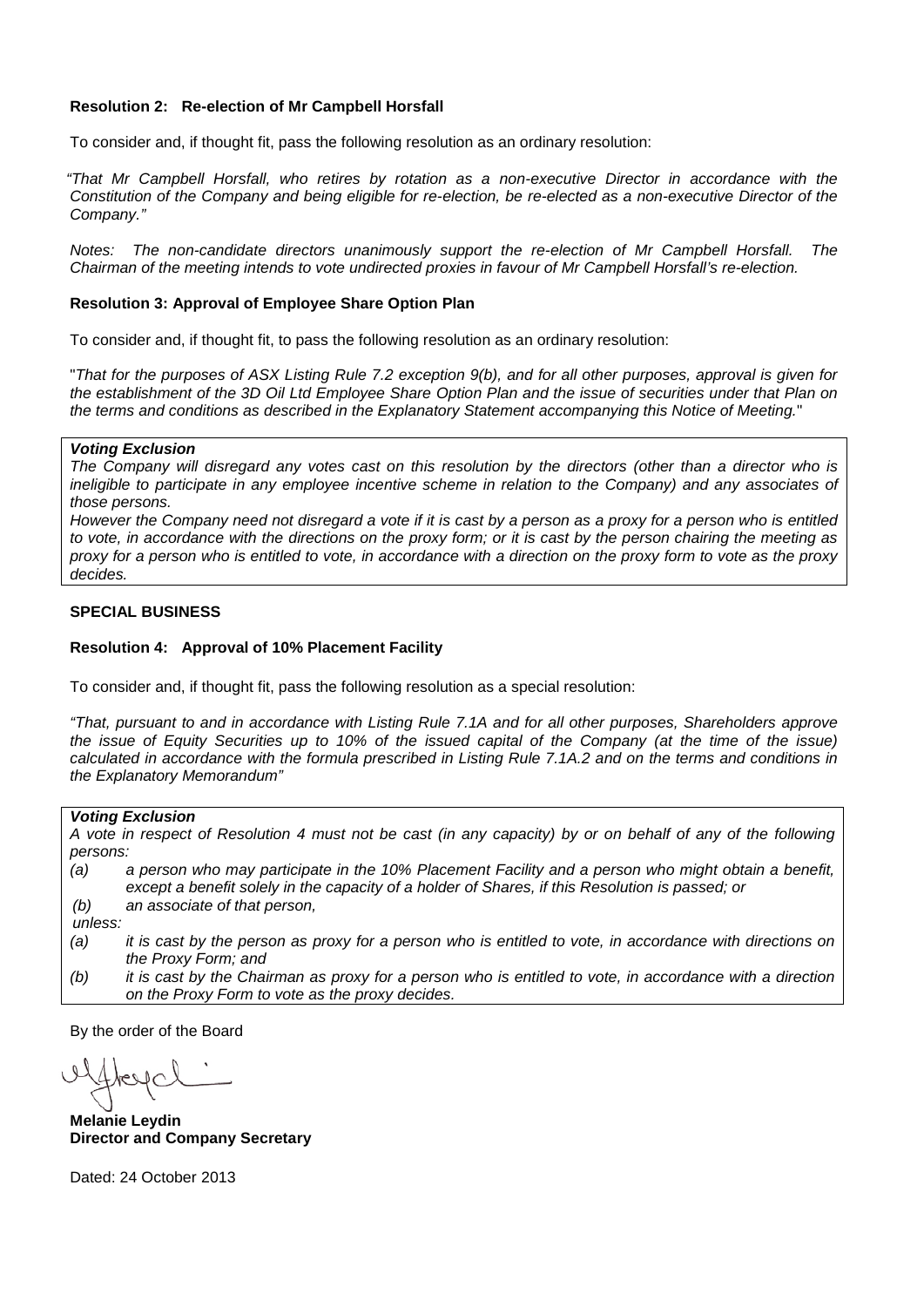### **EXPLANATORY MEMORANDUM**

#### **Receipt and consideration of Accounts & Reports**

A copy of the Annual Report for the financial year ending 30 June 2013 (which incorporates the Company's financial report, reports of the Directors (including the Remuneration Report) and the auditors) is not enclosed as there is no longer a requirement for the Company to incur the printing and distribution cost associated with doing so for all shareholders. You may obtain a copy free of charge in hard copy form by contacting the Company by phone at (03) 9650 9866, and you may request that this occurs on a standing basis for future years. Alternatively you may access the annual report at the Company's website: www.3doil.com.au or via the Company's announcement platform on ASX. Except for as set out in Resolution 1, no resolution is required on these reports.

#### **Resolution 1: Adoption of Remuneration Report**

The Corporations Act requires that at a listed Company's Annual General Meeting, a resolution that the remuneration report be adopted must be put to the shareholders. However, section 250R(3) of the *Corporations Act 2001* expressly provides that the vote on such a resolution is advisory only and does not bind the Directors or the Company.

The Remuneration Report sets out the Company's remuneration arrangements for the Directors and senior management of the Company (described as "**Key Management Personnel**"). The Remuneration Report is part of the Directors' report contained in the annual financial report of the Company for the financial year ending 30 June 2013.

A reasonable opportunity will be provided for discussion of the Remuneration Report at the Annual General Meeting.

Pursuant to the *Corporations Amendment (Improving Accountability for Director and Executive Remuneration) Bill 2011* which amended the Corporations Act from 1 July 2011, if 25% or more of votes that are cast are voted against the adoption of the Remuneration Report at two consecutive annual general meetings (effectively, "two strikes"), shareholders will be required to vote at the second of those annual general meetings on a resolution (referred to as a "spill resolution") that another meeting be held within 90 days at which all of the Company's Directors (other than the Managing Director and CEO) must go up for re-election. The spill resolution requirements will only be triggered where both strikes occur after 1 July 2013. On this basis, while votes on the Remuneration Report at this Annual General Meeting will be counted towards the two strikes, the first spill resolution can only potentially occur following the Company's 2013 Annual General Meeting.

Also, the *Corporations Amendment (Improving Accountability for Director and Executive Remuneration) Bill 2011* has introduced new prohibitions on key management personnel ("KMP") and their closely related parties from voting or voting undirected proxies on, amongst other things, remuneration matters. Accordingly, any undirected proxies held by Directors or by other Key Management Personnel or their closely related parties for the purposes of Resolution 1 will not be voted on Resolution 1. This prohibition does not apply to the Chairman of the meeting who may vote directed and undirected proxies in favour of the resolution, providing that the shareholder expressly authorises the chair to exercise the proxy even if the resolution is connected directly or indirectly with the remuneration of a member of the KMP for the relevant entity.

The Company encourages all Shareholders to cast their votes in relation to Resolution 1 and if Shareholders choose to appoint a proxy, Shareholders are encouraged to direct their proxy how to vote on Resolution 1 by marking either "For", "Against" or "Abstain" on the proxy form. The Chairman of the meeting will vote undirected proxies in favour of Resolution 1.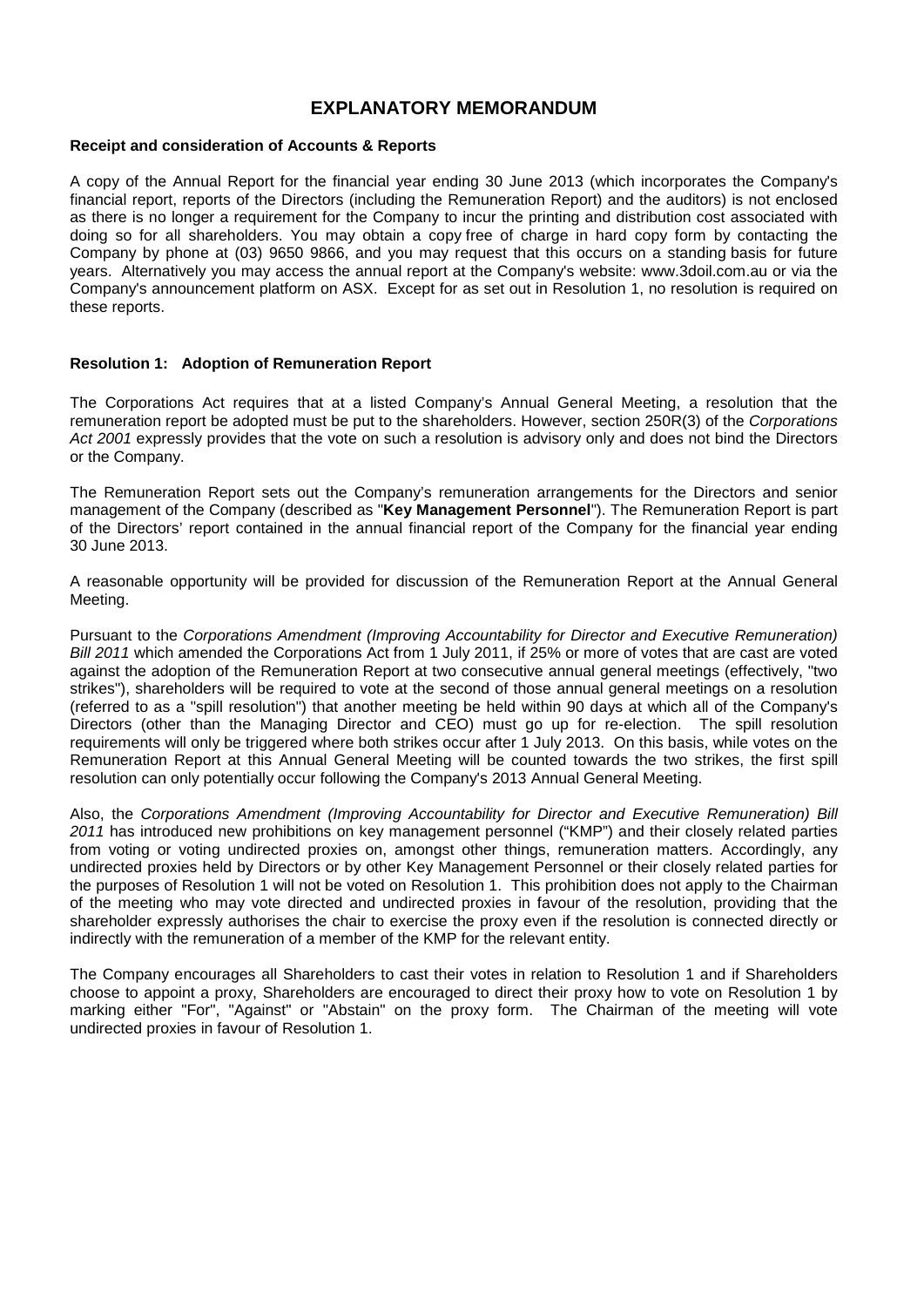#### **Resolution 2: Re-election of Mr Campbell Horsfall**

The Constitution of the Company requires that at every annual general meeting, one-third or the next highest number nearest one-third of the Directors, shall retire from office and provides that such Directors are eligible for re-election at the meeting. Mr Horsfall has been a non-executive Director since [20 November 2009 and chairman of the Company since 23 January 2009. He retires by rotation and, being eligible, offers himself for reelection.

Campbell Horsfall is a lawyer with extensive experience in the petroleum industry and has held positions as Company Solicitor for BP Australia Ltd, BHP Petroleum, Japan Australia LNG (MIMI) Pty Ltd and was General Counsel of Vicpower Trading (formerly the State Electricity Commission of Victoria). Campbell holds Degrees in Law and Commerce from the University of Melbourne and a Diploma from the Securities Institute and practices as a barrister in Melbourne.

Campbell has commercial expertise in fund raisings, mergers and acquisitions as well as the day to day running of an ASX listed public company. He has been a director of two other public companies and was a nonexecutive director of Orchard Petroleum Limited. Orchard Petroleum is an oil and gas exploration company based in California, USA.

#### **Resolution 3: Approval of Employee Share Option Plan**

The Company's Directors believe an ESOP will form an important part of a comprehensive remuneration strategy for the Company's employees, aligning their interests with those of Shareholders by linking their rewards to the long term success of the Company and its financial performance.

ASX Listing Rule 7.1 imposes a limit on the number of equity securities which the Company can issue without prior shareholder approval. In general terms this limit is no more than 15% of the number of fully paid ordinary shares on issue.

ASX Listing Rule 7.2 exception 9 provides that an issue of securities made under an employee incentive scheme (such as the ESOP) is not counted for the purposes of ASX Listing Rule 7.1 provided that certain conditions have been met. One of these conditions is that members have, within the last three years, approved the issue of securities under the scheme as an exception to ASX Listing rule 7.1. Such shareholder approval is sought by Resolution 3.

For the purpose of approval pursuant to exception 9(b) to Listing Rule 7.2 a summary of the terms of the ESOP is set out as follows:

- The total number of options that may be offered under the Employee Share Option Plan is limited with reference to the ASIC Class Order applicable to Employee Share Incentive Schemes.
- In making its decision to issue options the Board may decide which employee or Director is eligible to receive the options, the number of options and the conditions which are to apply in respect of the options.
- If at any time prior to the last date options are exercisable, a participant ceases to be employed by the Company for any reason, all such options held by the participant, may be exercised within the 3 month period following the date of cessation of appointment or employment, and if not exercised in that period the options shall lapse.
- If, in the opinion of the Board, a participant has acted fraudulently or dishonestly, the Board may determine that any option granted to that participant should lapse, and the option will lapse accordingly.
- An option is capable of being transferred by a participant, by the participant giving notice in writing to the Board.
- Despite any unfulfilled vesting or performance conditions options will be exercisable in the event of a change of control of the Company.
- There are no participating rights or entitlements inherent in the options and option holders will not be entitled to participate in new issues of capital offered to shareholders during the currency of the options. However, as required by the Listing Rules, the Company will send a notice to each holder of options prior to any record date and option holders will only be able to participate in a new issue if they have exercised their options prior to the record date for the new issue.

In the event of any reorganisation of the issued capital of the Company on or prior to the expiry of the options, the rights of an option holder will be changed to the extent necessary to comply with the applicable Listing Rules in force at the time of the reorganisation.

At the date of this Notice of Meeting, no Options will have been issued under the proposed ESOP.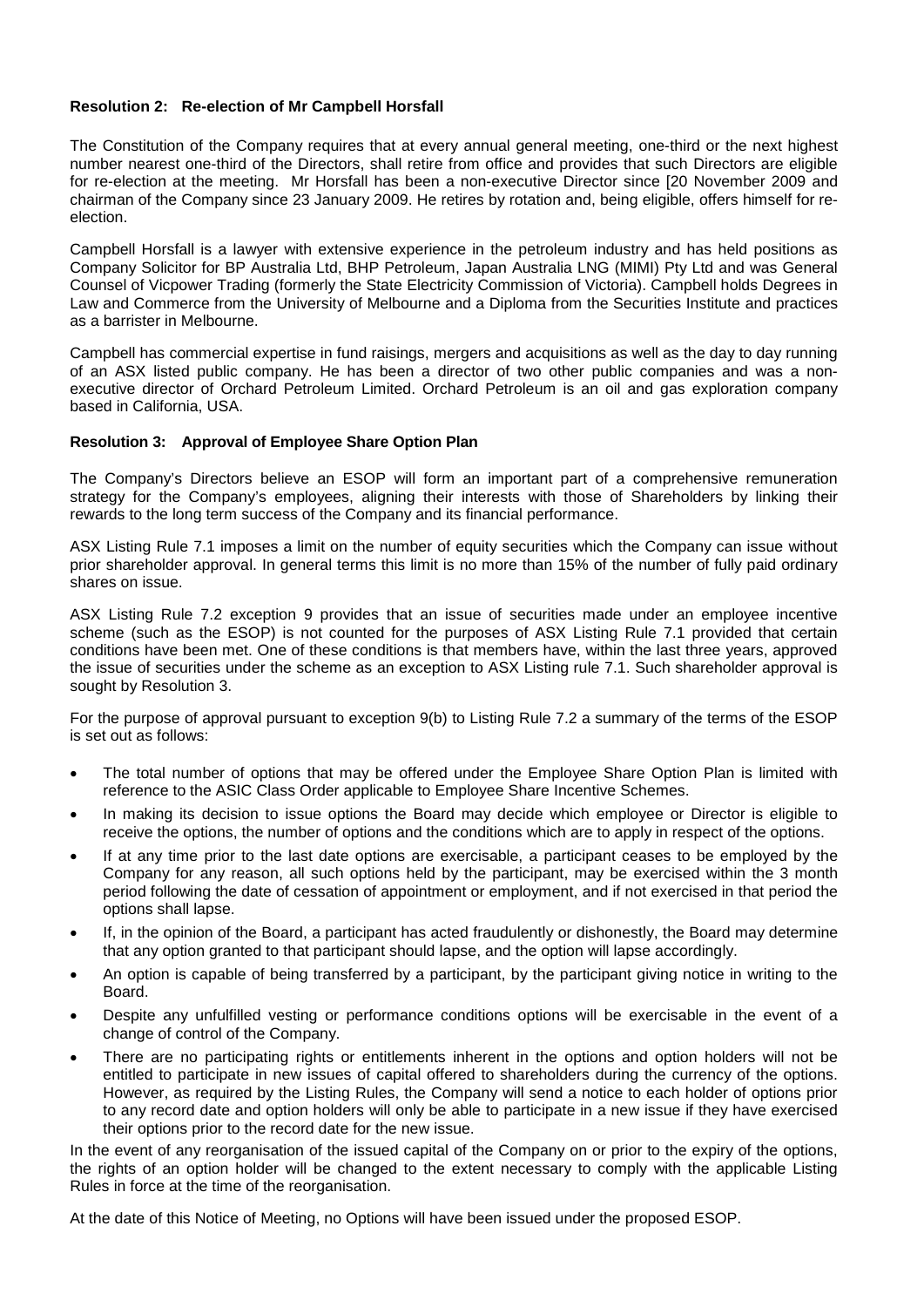#### **Resolution 4: Approval of 10% Placement Facility**

Listing Rule 7.1A enables eligible entities to issue Equity Securities up to 10% of its issued share capital through placements over a 12 month period after the annual general meeting ("10% Placement Facility"). The 10% Placement Facility is in addition to the Company's 15% placement capacity under Listing Rule 7.1.

An eligible entity for the purposes of Listing Rule 7.1A is an entity that is not included in the S&P/ASX 300 Index and has a market capitalisation of \$300 million or less. The Company is an eligible entity.

The Company is now seeking shareholder approval by way of a special resolution to have the ability to issue Equity Securities under the 10% Placement Facility.

The exact number of Equity Securities to be issued under the 10% Placement Facility will be determined in accordance with the formula prescribed in Listing Rule 7.1A.2 (see below).

As disclosed in the Company's previous Annual Reports and Quarterly Activity Reports, the Company continues actively seeking to increase work on its current exploration assets and reviewing new potential projects and investments. Should the Company utilise the 10% Placement Facility, it intends to use the funds to acquire new resource assets or investments, to conduct further work on its current projects or to meet additional working capital requirements.

The Directors of the Company believe that Resolution 4 is in the best interests of the Company and unanimously recommend that Shareholders vote in favour of this Resolution.

#### **Description of Listing Rule 7.1A**

#### *(a) Shareholder approval*

The ability to issue Equity Securities under the 10% Placement Facility is subject to shareholder approval by way of a special resolution at an annual general meeting.

#### *(b) Equity Securities*

Any Equity Securities issued under the 10% Placement Facility must be in the same class as an existing quoted class of Equity Securities of the Company.

The Company, as at the date of the Notice, has on issue two classes of Equity Securities, Shares and unlisted Options.

#### *(c) Formula for calculating 10% Placement Facility*

Listing Rule 7.1A.2 provides that eligible entities which have obtained shareholder approval at an annual general meeting may issue or agree to issue, during the 12 month period after the date of the annual general meeting, a number of Equity Securities calculated in accordance with the following formula:

#### $(A \times D)$ –E

- **A** is the number of shares on issue 12 months before the date of issue or agreement:
- (A) plus the number of fully paid shares issued in the 12 months under an exception in Listing Rule 7.2;
- (B) plus the number of partly paid shares that became fully paid in the 12 months;
- (C) plus the number of fully paid shares issued in the 12 months with approval of holders of shares under Listing Rule 7.1 and 7.4. This does not include an issue of fully paid shares under the entity's 15% placement capacity without shareholder approval;
- (D) less the number of fully paid shares cancelled in the 12 months.

Note that A is has the same meaning in Listing Rule 7.1 when calculating an entity's 15% placement capacity.

**D** is 10%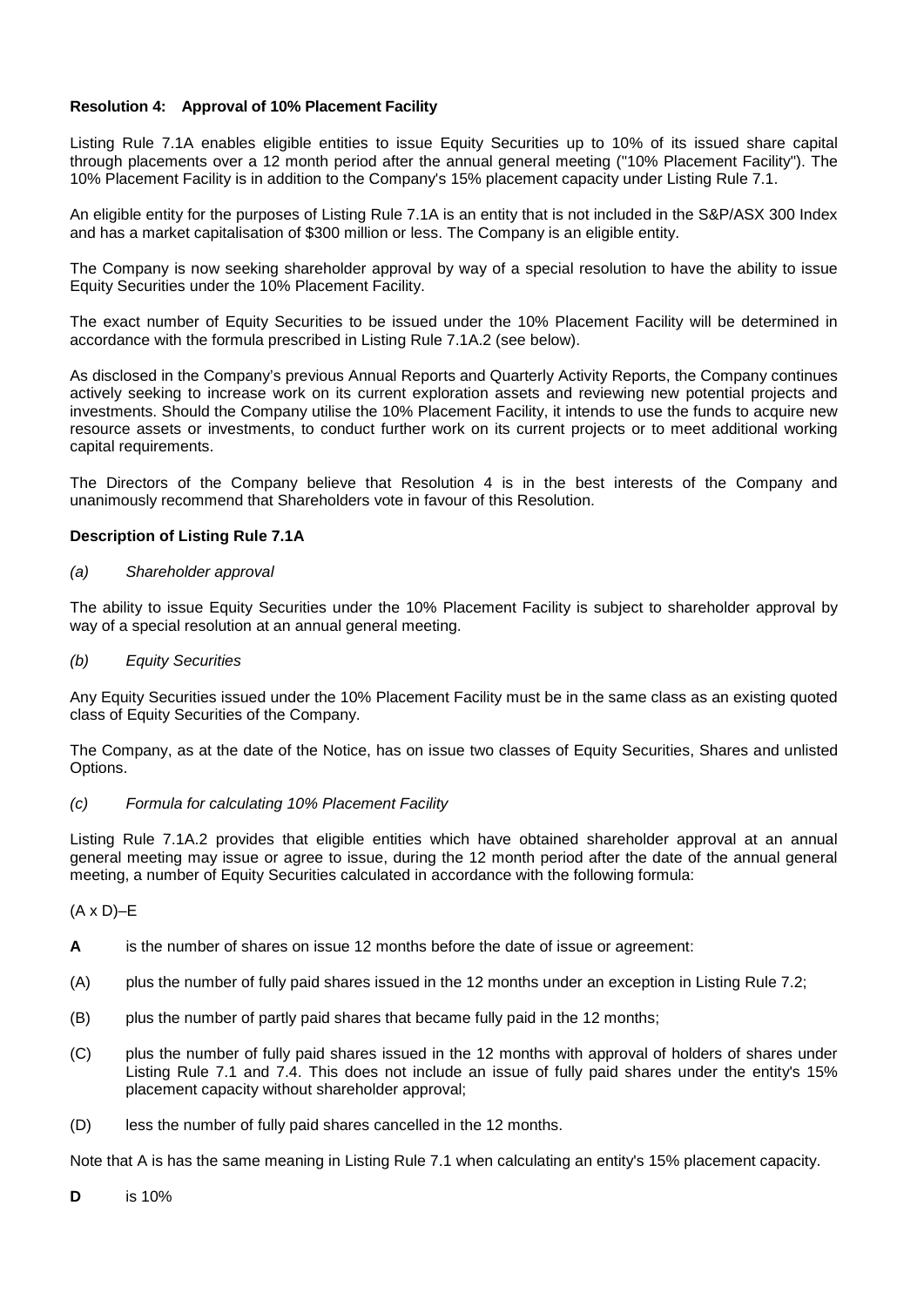**E** is the number of Equity Securities issued or agreed to be issued under Listing Rule 7.1A.2 in the 12 months before the date of the issue or agreement to issue that are not issued with the approval of shareholders under Listing Rule 7.1 or 7.4.

#### *(d) Listing Rule 7.1 and Listing Rule 7.1A*

The ability of an entity to issue Equity Securities under Listing Rule 7.1A is in addition to the entity's 15% placement capacity under Listing Rule 7.1.

At the date of this Notice, the Company has on issue 237,523,000 Shares and therefore has a capacity to issue:

- (i) 35,628,450 Equity Securities under Listing Rule 7.1; and<br>(ii) subject to Shareholder approval being sought under Res
- subject to Shareholder approval being sought under Resolution 4, 23,752,300 Equity Securities under Listing Rule 7.1A.

The actual number of Equity Securities that the Company will have capacity to issue under Listing Rule 7.1A will be calculated at the date of issue of the Equity Securities in accordance with the formula prescribed in Listing Rule 7.1A.2

#### *(e) Minimum Issue Price*

The issue price of Equity Securities issued under Listing Rule 7.1A must be not less than 75% of the VWAP of Equity Securities in the same class calculated over the 15 Trading Days immediately before:

- (i) the date on which the price at which the Equity Securities are to be issued is agreed; or
- (ii) if the Equity Securities are not issued within 5 Trading Days of the date in paragraph (i) above, the date on which the Equity Securities are issued.

#### *(f) 10% Placement Period*

Shareholder approval of the 10% Placement Facility under Listing Rule 7.1A is valid from the date of the annual general meeting at which the approval is obtained and expires on the earlier to occur of:

- (i) the date that is 12 months after the date of the annual general meeting at which the approval is obtained; or
- (ii) the date of the approval by shareholders of a transaction under Listing Rules 11.1.2 (a significant change to the nature or scale of activities) or 11.2 (disposal of main undertaking),

or such longer period if allowed by ASX (10% Placement Period).

#### **Listing Rule 7.1A**

The effect of Resolution 4 will be to allow the Directors to issue the Equity Securities under Listing Rule 7.1A during the 10% Placement Period without using the Company's 15% placement capacity under Listing Rule 7.1.

Resolution 4 is a special resolution and therefore requires approval of 75% of the votes cast by Shareholders present and eligible to vote (in person, by proxy, by attorney or, in the case of a corporate Shareholder, by a corporate representative).

#### **Specific information required by Listing Rule 7.3A**

Pursuant to and in accordance with Listing Rule 7.3A, information is provided in relation to the approval of the 10% Placement Facility as follows:

- (a) The Equity Securities will be issued at an issue price of not less than 75% of the VWAP for the Company's Equity Securities over the 15 Trading Days immediately before:
	- (i) the date on which the price at which the Equity Securities are to be issued is agreed; or
	- (ii) if the Equity Securities are not issued within 5 Trading Days of the date in paragraph (i) above, the date on which the Equity Securities are issued.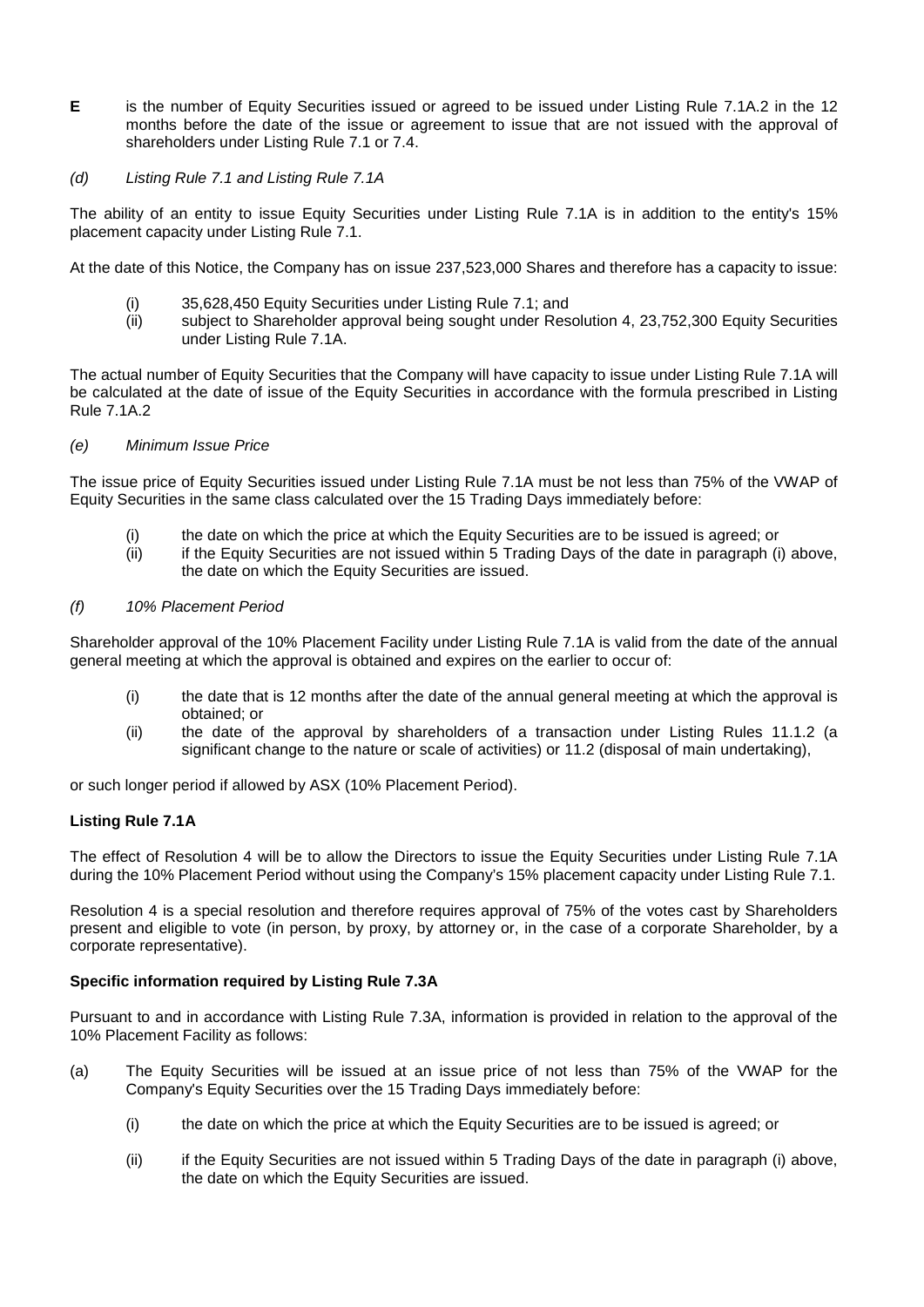- (b) If Resolution 4 is approved by Shareholders and the Company issues Equity Securities under the 10% Placement Facility, the existing Shareholders' voting power in the Company will be diluted as shown in the below table (in the case of Listed Options, only if the Listed Options are exercised). There is a risk that:
	- (i) the market price for the Company's Equity Securities may be significantly lower on the date of the issue of the Equity Securities than on the date of the Meeting; and
	- (ii) the Equity Securities may be issued at a price that is at a discount to the market price for the Company's Equity Securities on the issue date or the Equity Securities are issued as part of consideration for the acquisition of a new asset,

which may have an effect on the amount of funds raised by the issue of the Equity Securities.

The below table shows the dilution of existing Shareholders on the basis of the current market price of Shares and the current number of ordinary securities for variable "A" calculated in accordance with the formula in Listing Rule 7.1A(2) as at the date of this Notice.

The table also shows:

- two examples where variable "A" has increased, by 50% and 100%. Variable "A" is based on the number of ordinary securities the Company has on issue. The number of ordinary securities on issue may increase as a result of issues of ordinary securities that do not require Shareholder approval (for example, a pro rata entitlements issue or scrip issued under a takeover offer) or future specific placements under Listing Rule 7.1 that are approved at a future Shareholders' meeting; and
- two examples of where the issue price of ordinary securities has decreased by 50% and increased by 100% as against the current market price.

|                                                                     |                                  | <b>Dilution</b>                                  |                              |                                           |  |
|---------------------------------------------------------------------|----------------------------------|--------------------------------------------------|------------------------------|-------------------------------------------|--|
| Variable 'A' in Listing<br><b>Rule 7.1A.2</b>                       |                                  | \$0.055<br>50% decrease in<br><b>Issue Price</b> | \$0.11<br><b>Issue Price</b> | \$0.22<br>100% increase<br>in Issue Price |  |
| <b>Current Variable A</b><br>237,523,000 Shares                     | 10%<br>Voting<br><b>Dilution</b> | 23,752,300<br><b>Shares</b>                      | 23,752,300<br><b>Shares</b>  | 23,752,300<br><b>Shares</b>               |  |
|                                                                     | <b>Funds</b><br>raised           | \$1,306,377                                      | \$2,612,754                  | \$5,225,506                               |  |
| 50% increase in<br>current Variable A<br>356,284,500 Shares         | 10%<br>Voting<br><b>Dilution</b> | 35,628,450<br><b>Shares</b>                      | 35,628,450<br><b>Shares</b>  | 35,628,450<br><b>Shares</b>               |  |
|                                                                     | <b>Funds</b><br>raised           | \$1,959,565                                      | \$3,919,130                  | \$7,838,259                               |  |
| 100% increase in<br><b>current Variable A</b><br>475,046,000 Shares | 10%<br>Voting<br><b>Dilution</b> | 47,504,600<br><b>Shares</b>                      | 47,504,600<br><b>Shares</b>  | 47,504,600<br><b>Shares</b>               |  |
|                                                                     | <b>Funds</b><br>raised           | \$2,612,754                                      | \$5,225,506                  | \$10,451,012                              |  |

The table has been prepared on the following assumptions:

- The Company issues the maximum number of Equity Securities available under the 10% Placement Facility.
- No Listed Options (including any Listed Options issued under the 10% Placement Facility) are exercised into Shares before the date of the issue of the Equity Securities;
- The 10% voting dilution reflects the aggregate percentage dilution against the issued share capital at the time of issue. This is why the voting dilution is shown in each example as 10%.
- The table does not show an example of dilution that may be caused to a particular Shareholder by reason of placements under the 10% Placement Facility, based on that Shareholder's holding at the date of the Meeting.
- The table shows only the effect of issues of Equity Securities under Listing Rule 7.1A, not under the 15% placement capacity under Listing Rule 7.1.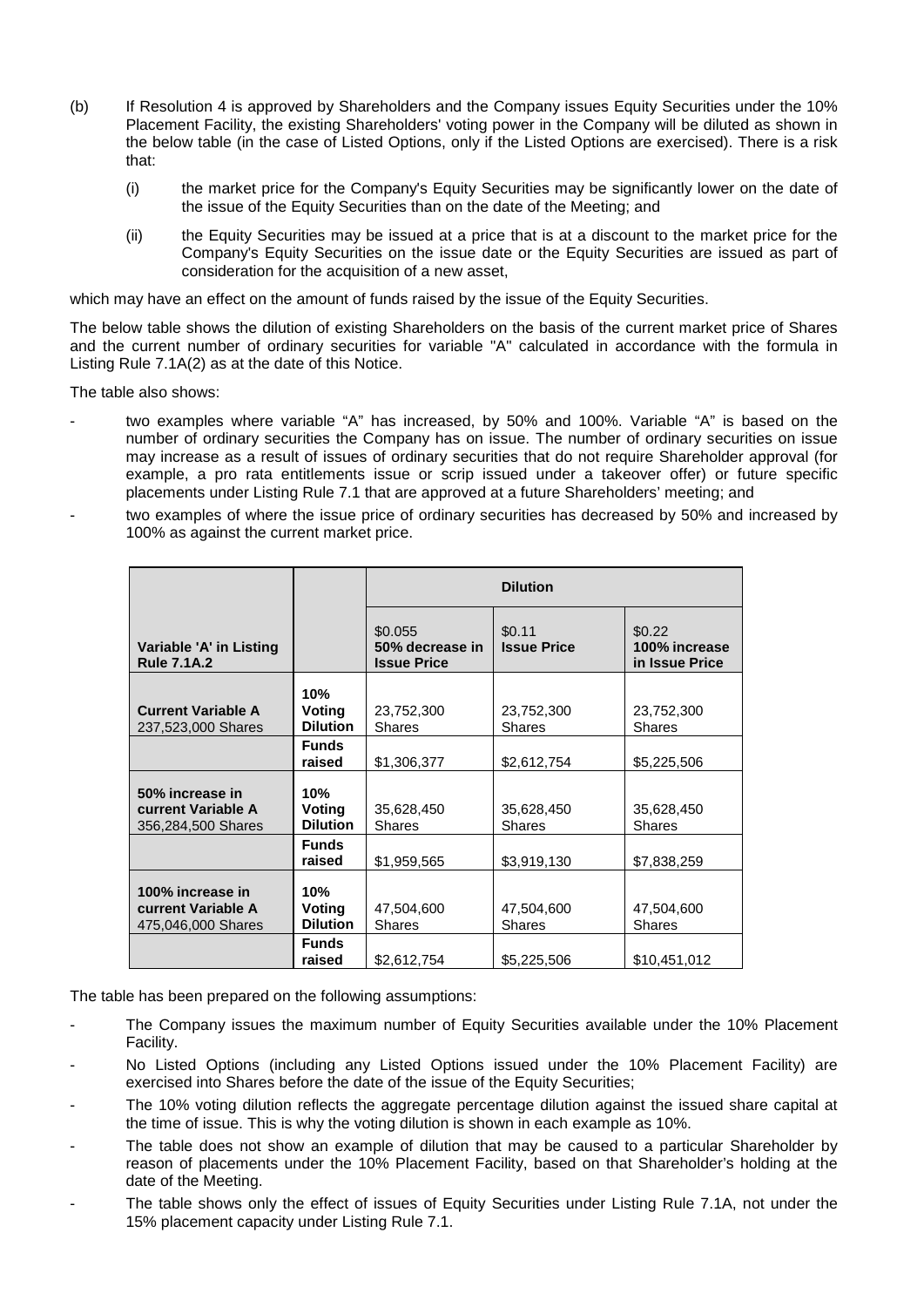- The issue of Equity Securities under the 10% Placement Facility consists only of Shares. If the issue of Equity Securities includes Listed Options, it is assumed that those Listed Options are exercised into Shares for the purpose of calculating the voting dilution effect on existing Shareholders.
- The issue price is \$0.11, being the closing price of the Shares on ASX on 2 October 2013.
- (c) The Company will only issue and allot the Equity Securities during the 10% Placement Period. The approval under Resolution 4 for the issue of the Equity Securities will cease to be valid in the event that Shareholders approve a transaction under Listing Rule 11.1.2 (a significant change to the nature or scale of activities or Listing Rule 11.2 (disposal of main undertaking).
- (d) The Company may seek to issue the Equity Securities for the following purposes:
	- (i) non-cash consideration for the acquisition of the new resources assets and investments. In such circumstances the Company will provide a valuation of the non-cash consideration as required by Listing Rule 7.1A.3; or
	- (ii) cash consideration. In such circumstances, the Company intends to use the funds raised towards an acquisition of new assets or investments (including expense associated with such acquisition), continued exploration and feasibility study expenditure on the Company's current assets and/or general working capital.

The Company will comply with the disclosure obligations under Listing Rules 7.1A(4) and 3.10.5A upon issue of any Equity Securities.

The Company's allocation policy is dependent on the prevailing market conditions at the time of any proposed issue pursuant to the 10% Placement Facility. The identity of the allottees of Equity Securities will be determined on a case-by-case basis having regard to the factors including but not limited to the following:

- (i) the methods of raising funds that are available to the Company, including but not limited to, rights issue or other issue in which existing security holders can participate;
- (ii) the effect of the issue of the Equity Securities on the control of the Company;
- (iii) the financial situation and solvency of the Company; and
- (iv) advice from corporate, financial and broking advisers (if applicable).

The allottees under the 10% Placement Facility have not been determined as at the date of this Notice but may include existing substantial Shareholders and/or new Shareholders who are not related parties or associates of a related party of the Company.

Further, if the Company is successful in acquiring new resources assets or investments, it is likely that the allottees under the 10% Placement Facility will be the vendors of the new resources assets or investments.

- (e) The Company has previously obtained Shareholder approval under Listing Rule 7.1A at the Annual General Meeting held on 21 November 2012. The following information is provided in accordance with Listing Rule 7.3A.6:
	- (i) During the 12 months preceding the date of this meeting, the Company did not issue any Equity Securities under Listing Rule 7.1A;
	- (ii) During the 12 months preceding the date of this meeting, the Company issued 300,000 Equity Securities, which represents approximately 0.1% of the total number of Equity Securities on issue at 25 November 2012 (12 months before this meeting). All of these Equity Securities were issued under the Company's 15% placement capacity:

Details of the issue of Equity Securities are as follows:

- On 10 September 2013, the Company granted 300,000 unlisted options with an exercise price of \$0.1055 (10.55 cents) and an expiry date of 30 November 2016 to the Company's Commercial and Exploration Manager pursuant to an employment agreement.
- (f) A voting exclusion statement is included in the Notice. At the date of the Notice, the Company has not approached any particular existing Shareholder or security holder or an identifiable class of existing security holder to participate in the issue of the Equity Securities. No existing Shareholder's votes will therefore be excluded under the voting exclusion in the Notice.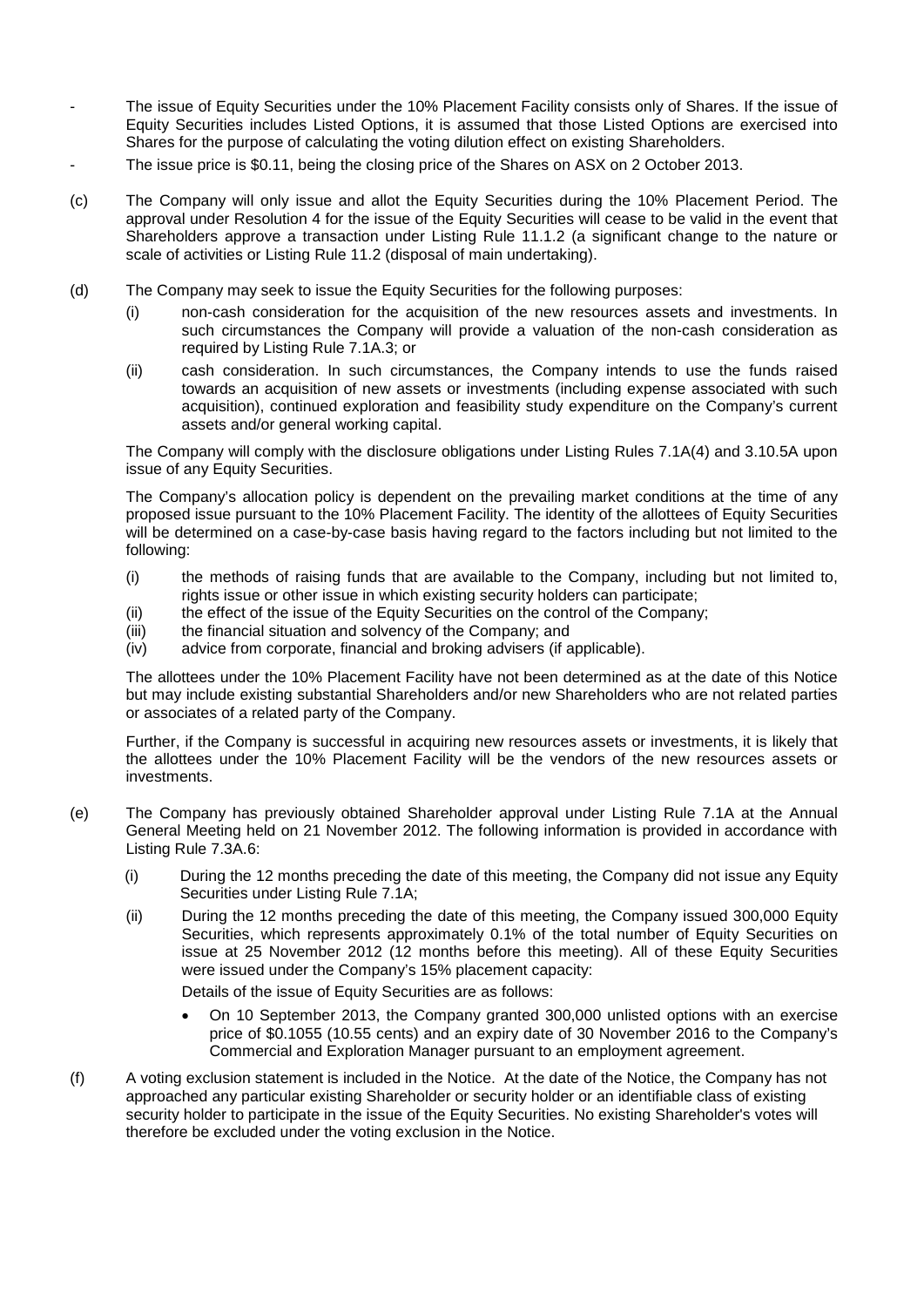# **PROXY AND VOTING INSTRUCTIONS**

- 1. For the purposes of the Corporations Act, the Company has determined that all securities of the Company recorded on the Company's register as at 10.00am (AEDST) on the date 2 days before the date of the Annual General Meeting will be taken, for the purposes of the Meeting, to be held by the persons who held them at that time.
- 2. The details of the Resolutions contained in the Explanatory Statement accompanying this Notice of Meeting should be read together with, and forms part of this Notice of Meeting.
- 3. A shareholder entitled to attend and vote is entitled to appoint not more than two proxies. Where more than one proxy is appointed, each proxy must be appointed to represent a specified proportion of the shareholder's voting rights. If the shareholder appoints two proxies and the appointment does not specify this proportion, each proxy may exercise half of the votes. A proxy need not be a shareholder of the Company.
- 4. If a proxy is not directed how to vote on an item of business, the proxy may vote or abstain from voting on that resolution as they think fit.
- 5. If a proxy is instructed to abstain from voting on an item of business, they are directed not to vote on the shareholder's behalf on the poll and the shares that are the subject of the proxy appointment will not be counted in calculating the required majority.
- 6. Shareholders who return their proxy forms with a direction on how to vote but do not nominate the identity of their proxy will be taken to have appointed the Chairman of the meeting as their proxy to vote on their behalf.
- 7. If a proxy form is returned but the nominated proxy does not attend the meeting, or does not vote on the resolution, the Chairman of the meeting will act in place of the nominated proxy and vote in accordance with any instructions.
- 8. Proxy appointments in favour of the Chairman of the meeting, the secretary or any Director that do not contain a direction on how to vote will be used where possible to support each of the resolutions proposed in this Notice.
- 9. Where a voting exclusion applies, the Company need not disregard a vote if it is cast by a person excluded from voting as a proxy for a person who is entitled to vote in accordance with the directions on the proxy form, or where it is cast by the person chairing the meeting as proxy for a person who is entitled to vote, in accordance with the directions on the proxy form to vote as the proxy decides.
- 10. Key Management Personnel and their closely related parties will not be able to vote your proxy on Resolution 1 unless you direct them how to vote. If you intend to appoint a member of the Key Management Personnel as your proxy, please ensure that you direct them how to vote on Resolution 1. If you intend to appoint the Chairman of the meeting as your proxy, you can direct him to vote by either marking the box for Resolution 1 or by marking the Chairman's box on the proxy form (in which case the Chairman of the meeting will vote in favour of this item of business).
- 11. A proxy form is attached. If required it should be completed, signed and returned to the Company's registered office or Computershare Investor Services Pty Ltd in accordance with the instructions set out in the proxy form by no later than 10.00am (AEDST) on 23 November 2013.

#### **By Mail:**

Computershare Investor Services Pty Limited GPO Box 242 Melbourne Victoria 3001 Australia

**Alternatively you can fax your form to:** (within Australia) 1800 783 447 (outside Australia) +61 3 9473 2555

Relevant custodians may lodge their proxy forms online by visiting [www.intermediaryonline.com](http://www.intermediaryonline.com/)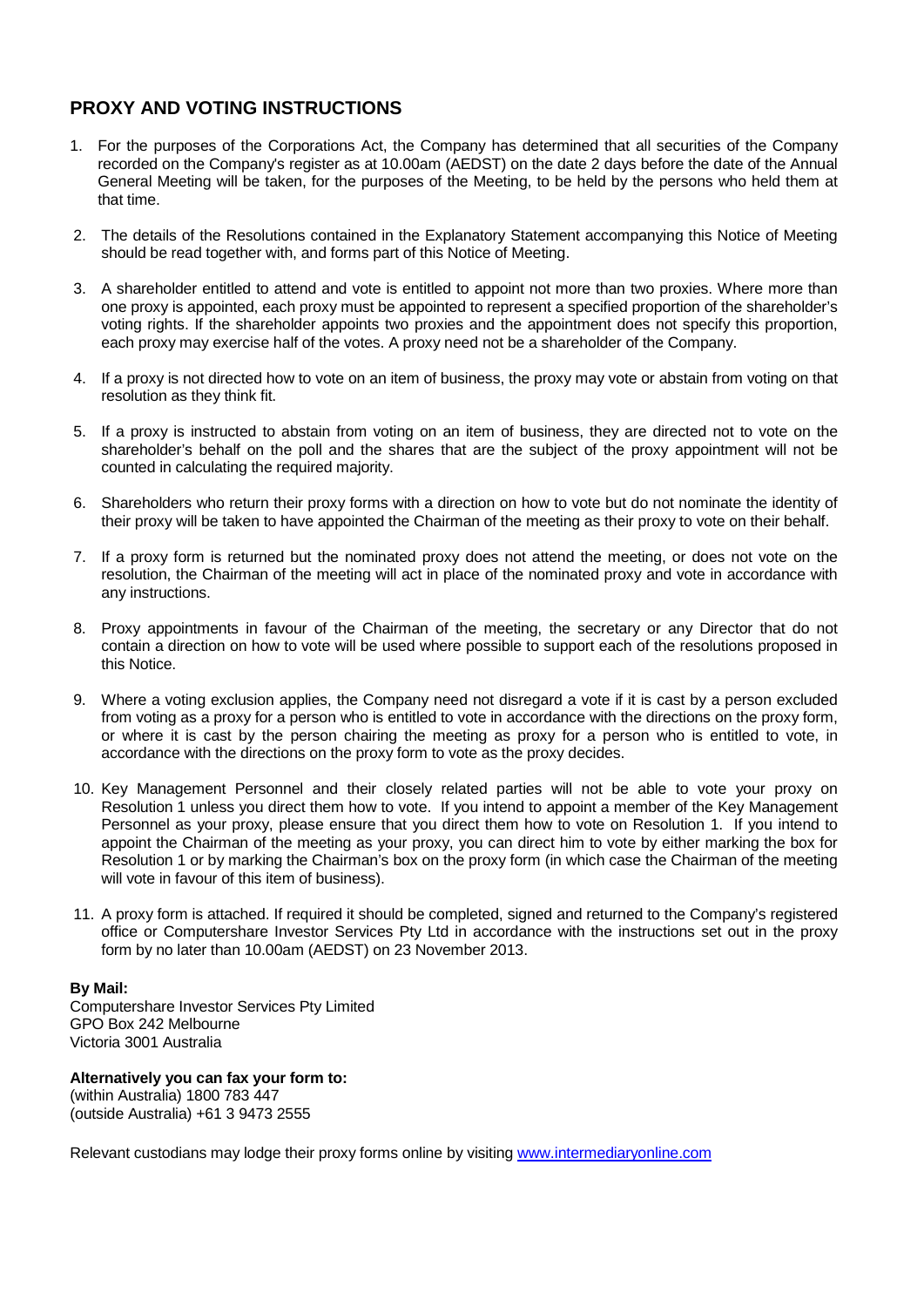#### **GLOSSARY**

The following terms have the following meanings in this Explanatory Statement:

"**ASIC**" means the Australian Securities and Investments Commission;

"**ASX**" means ASX Limited or the Australian Securities Exchange, as the context requires;

"**AEDST**" means Australian Eastern Daylight Savings Time.

"**Board**" means the Directors acting as the board of Directors of the Company or a committee appointed by such board of Directors;

"**Company**" means 3D Oil Limited ABN 40 105 597 279;

"**Corporations Act**" means the Corporations Act 2001 (Cth);

"**Director**" means a Director of the Company;

"**Listing Rules**" means the Listing Rules of the ASX;

"**Notice**" means the Notice of Meeting accompanying this Explanatory Statement;

**"Remuneration Report"** means the remuneration report which forms part of the Directors' Report of 3D Oil for the financial year ended 30 June 2013 and which is set out in the 2013 Annual Report.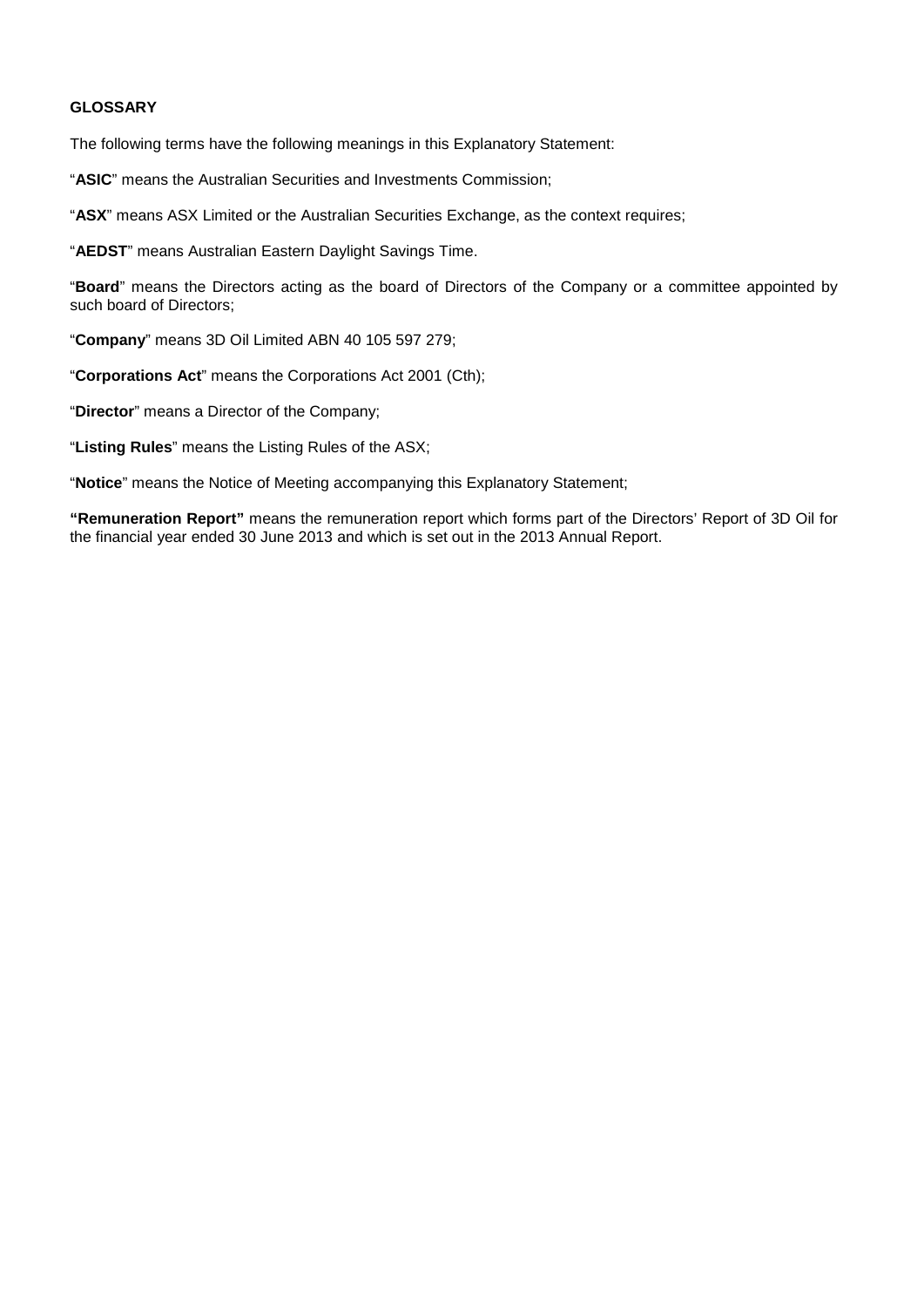

\*S000001Q01\*

 $\vdash$  000001 000 TDO MR SAM SAMPLE FLAT 123 123 SAMPLE STREET THE SAMPLE HILL SAMPLE ESTATE SAMPLEVILLE VIC 3030

# **Lodge your vote:**

# **By Mail:**

Computershare Investor Services Pty Limited GPO Box 242 Melbourne Victoria 3001 Australia

Alternatively you can fax your form to (within Australia) 1800 783 447 (outside Australia) +61 3 9473 2555

For Intermediary Online subscribers only (custodians) www.intermediaryonline.com

#### **For all enquiries call:**

(within Australia) 1300 850 505 (outside Australia) +61 3 9415 4000

# **Proxy Form**

### **For your vote to be effective it must be received by 10.00am (AEDST) Saturday, 23 November 2013**

### **How to Vote on Items of Business**

All your securities will be voted in accordance with your directions.

#### **Appointment of Proxy**

**Voting 100% of your holding:** Direct your proxy how to vote by marking one of the boxes opposite each item of business. If you do not mark a box your proxy may vote as they choose. If you mark more than one box on an item your vote will be invalid on that item.

**Voting a portion of your holding:** Indicate a portion of your voting rights by inserting the percentage or number of securities you wish to vote in the For, Against or Abstain box or boxes. The sum of the votes cast must not exceed your voting entitlement or 100%.

**Appointing a second proxy:** You are entitled to appoint up to two proxies to attend the meeting and vote on a poll. If you appoint two proxies you must specify the percentage of votes or number of securities for each proxy, otherwise each proxy may exercise half of the votes. When appointing a second proxy write both names and the percentage of votes or number of securities for each in Step 1 overleaf.

**A proxy need not be a securityholder of the Company.**

## **Signing Instructions**

**Individual:** Where the holding is in one name, the securityholder must sign.

**Joint Holding:** Where the holding is in more than one name, all of the securityholders should sign.

**Power of Attorney:** If you have not already lodged the Power of Attorney with the registry, please attach a certified photocopy of the Power of Attorney to this form when you return it.

**Companies:** Where the company has a Sole Director who is also the Sole Company Secretary, this form must be signed by that person. If the company (pursuant to section 204A of the Corporations Act 2001) does not have a Company Secretary, a Sole Director can also sign alone. Otherwise this form must be signed by a Director jointly with either another Director or a Company Secretary. Please sign in the appropriate place to indicate the office held. Delete titles as applicable.

### **Attending the Meeting**

Bring this form to assist registration. If a representative of a corporate securityholder or proxy is to attend the meeting you will need to provide the appropriate "Certificate of Appointment of Corporate Representative" prior to admission. A form of the certificate may be obtained from Computershare or online at www.investorcentre.com under the information tab, "Downloadable Forms".

**Comments & Questions:** If you have any comments or questions for the company, please write them on a separate sheet of paper and return with this form.

# *Turn over to complete the form*

 $\boxed{\square}$ 

**www.investorcentre.com** View your securityholder information, 24 hours a day, 7 days a week:

**Review your securityholding**

**V** Update your securityholding

*Your secure access information is:*

**SRN/HIN: I9999999999**

**PLEASE NOTE:** For security reasons it is important that you keep your SRN/HIN confidential.